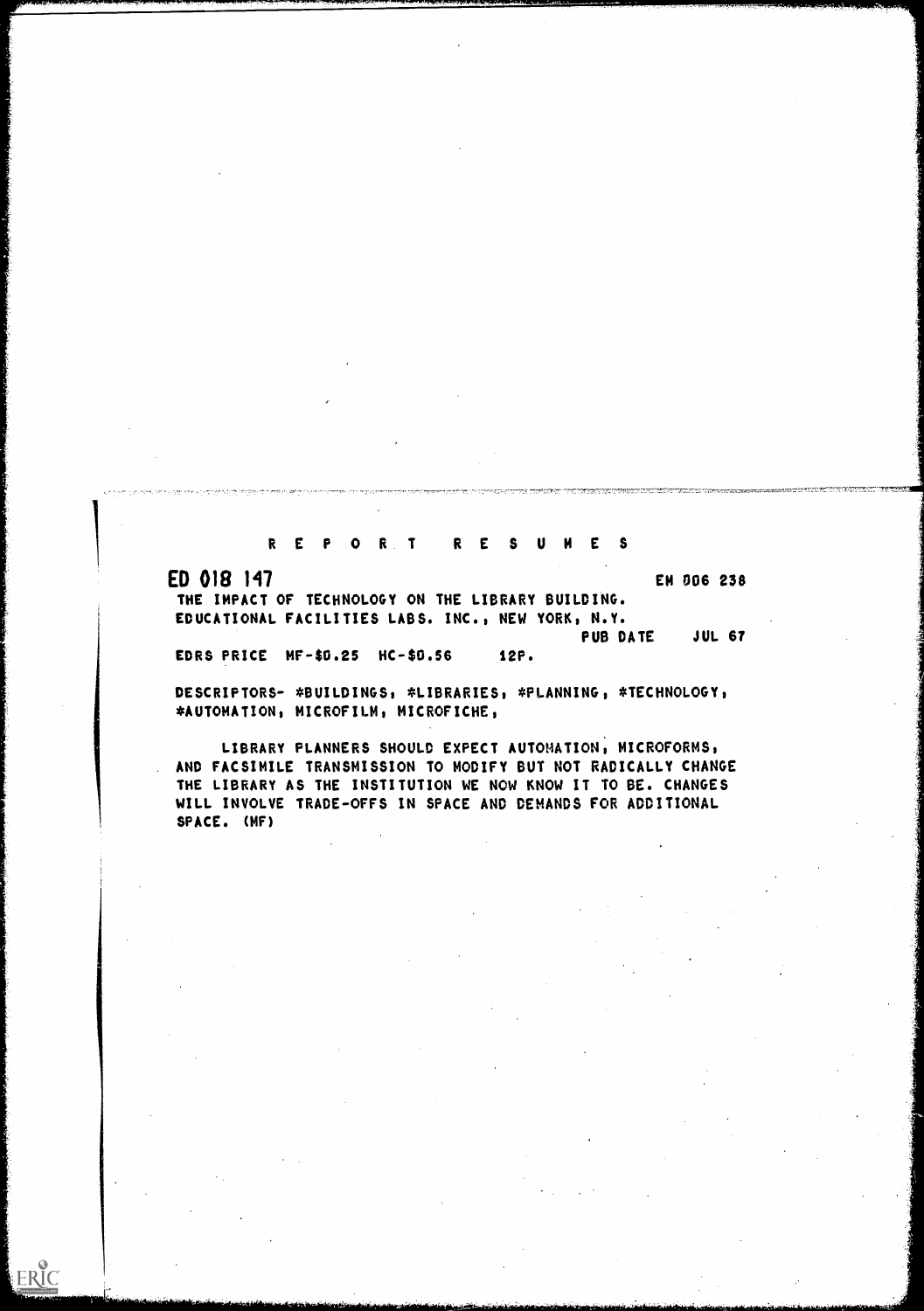The Impact Of Technology On the Library Building

EDUCATIONAL FACILITIES LABORATORIES

 $\sim r_{\rm acc}$ 

 $\label{eq:2} \frac{1}{\sqrt{2}}\sum_{i=1}^n \frac{1}{\sqrt{2}}\sum_{j=1}^n \frac{1}{j!}\sum_{j=1}^n \frac{1}{j!}\sum_{j=1}^n \frac{1}{j!}\sum_{j=1}^n \frac{1}{j!}\sum_{j=1}^n \frac{1}{j!}\sum_{j=1}^n \frac{1}{j!}\sum_{j=1}^n \frac{1}{j!}\sum_{j=1}^n \frac{1}{j!}\sum_{j=1}^n \frac{1}{j!}\sum_{j=1}^n \frac{1}{j!}\sum_{j=1}^n \frac{1}{j!}\sum_{j=1}^$ 

 $\label{eq:2.1} \frac{1}{2} \int_{\mathbb{R}^3} \frac{1}{\sqrt{2}} \, \frac{1}{\sqrt{2}} \, \frac{1}{\sqrt{2}} \, \frac{1}{\sqrt{2}} \, \frac{1}{\sqrt{2}} \, \frac{1}{\sqrt{2}} \, \frac{1}{\sqrt{2}} \, \frac{1}{\sqrt{2}} \, \frac{1}{\sqrt{2}} \, \frac{1}{\sqrt{2}} \, \frac{1}{\sqrt{2}} \, \frac{1}{\sqrt{2}} \, \frac{1}{\sqrt{2}} \, \frac{1}{\sqrt{2}} \, \frac{1}{\sqrt{2}} \, \frac{1}{\sqrt{2}} \,$ 

 $\label{eq:1} \frac{1}{\sqrt{2\pi}}\frac{1}{\sqrt{2\pi}}\int_{0}^{\pi}\frac{1}{\sqrt{2\pi}}\frac{1}{\sqrt{2\pi}}\frac{1}{\sqrt{2\pi}}\frac{1}{\sqrt{2\pi}}\frac{1}{\sqrt{2\pi}}\frac{1}{\sqrt{2\pi}}\frac{1}{\sqrt{2\pi}}\frac{1}{\sqrt{2\pi}}\frac{1}{\sqrt{2\pi}}\frac{1}{\sqrt{2\pi}}\frac{1}{\sqrt{2\pi}}\frac{1}{\sqrt{2\pi}}\frac{1}{\sqrt{2\pi}}\frac{1}{\sqrt{2\pi}}\frac{1}{\sqrt{2\pi}}\$ 

 $\mathcal{L}^{\text{max}}_{\text{max}}$  and  $\mathcal{L}^{\text{max}}_{\text{max}}$ 

a na matatana<br>Manazarta<br>Manazarta

 $\sim$ 

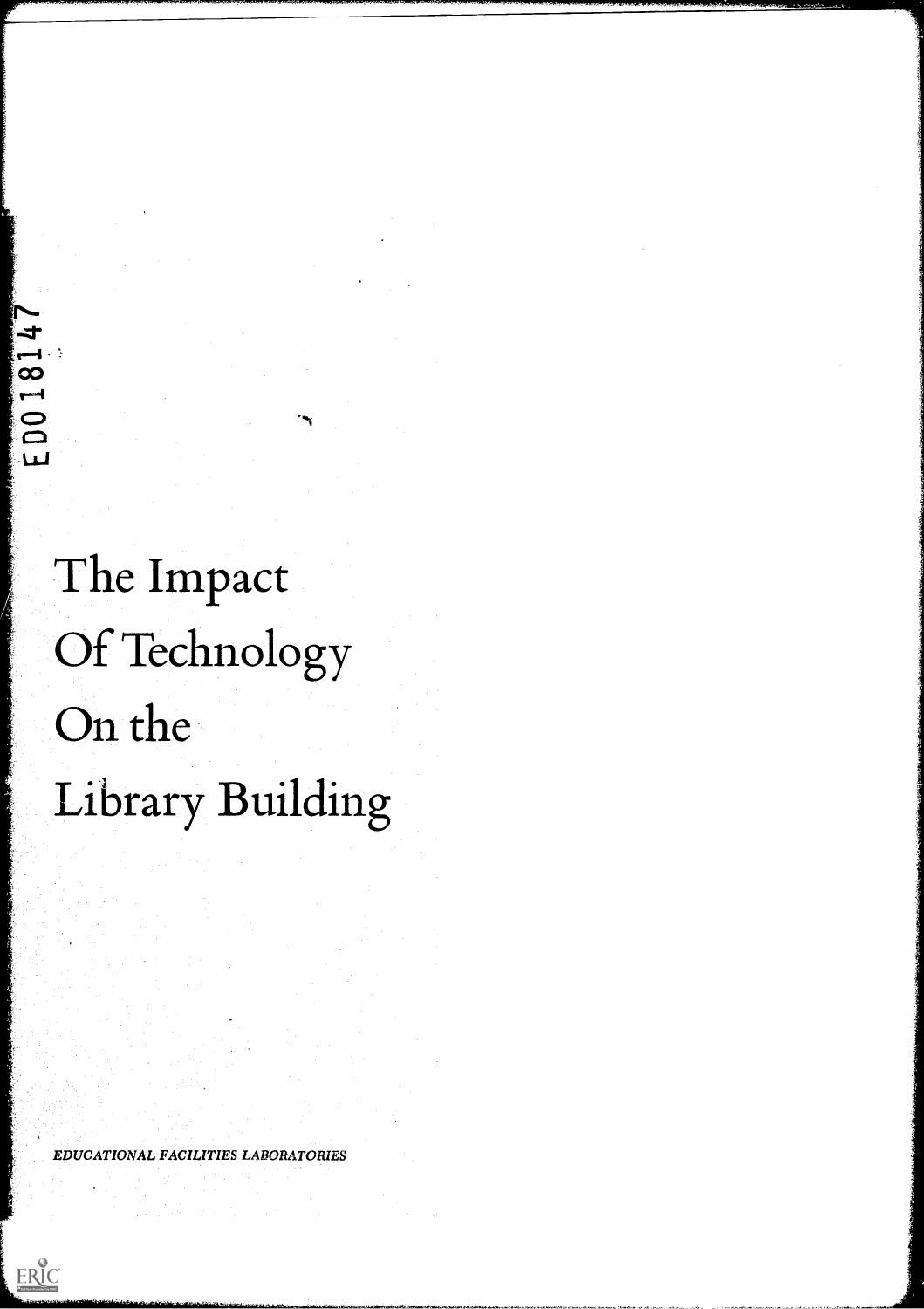Educational Facilities Laboratories, Inc. is a nonprofit corporation established by the Ford Foundation to help schools and colleges in the United States and Canada with their physical problems by the encouragement of research and experimentation and the dissemination of knowledge regarding educational facilities.

.77:37..77.1,111

## BOARD OF DIRECTORS

Milton C. Mumford, CHAIRMAN Chairman of the Board, Lever Brothers Company

Alvin C. Eurich, VICE CHAIRMAN President, Academy for Educational Development, Inc.

Clay P. Bedford President, Kaiser Aerospace & Electronics

James C. Downs, Jr. Chairman of the Board, Real Estate Research Corporation

Henry Dreyfuss Henry Dreyfuss & Associates

Morris Duane Attorney, Duane, Morris and Heckscher

Harold B. Cores President, Educational Facilities Laboratories

Frederick L. Hovde President, Purdue University

J. E. Jonsson Honorary Chairman of the Board, Texas Instruments, Inc.

Philip M. KlUtznick Klutznick Enterprises

ŧ

 $\mu$  -  $\gamma$ 

ERIC

J. L. Morrill Consultant, The

Winthrop Rockefeller Governor, State of Arkansas

-aL 110.4

 $\sim 2\sigma_{\rm c}$ 

Benjamin C. Willis Educational Consultant (formerly General Superintendent of Schools, Chicago, Illinois)

 $\label{eq:2} \mathcal{F}_{\mathcal{A}}(\mathcal{A}) = \mathcal{F}_{\mathcal{A}}(\mathcal{A})$ 

 $\mathcal{L}^{\mathcal{L}}$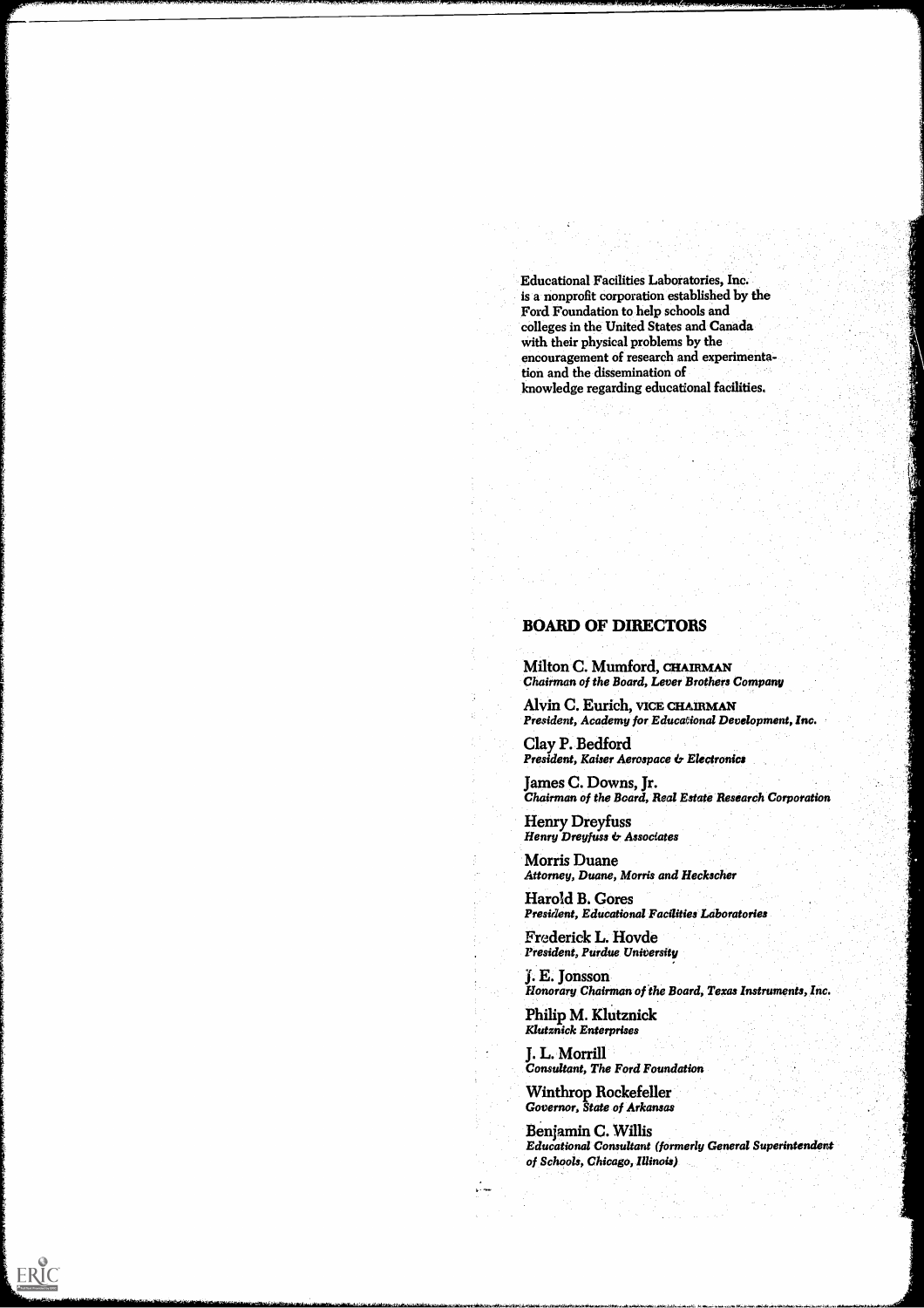## U.S. DEPARTMENT OF HEALTH, EDUCATION & WELFARE OFFICE OF EDUCATION

THIS DOCUMENT HAS BEEN REPRODUCED EXACTLY AS RECEIVED FROM THE PERSON OR ORGANIZATION ORIGINATING IT. POINTS OF VIEW OR OPINIONS STATED DO NOT NECESSARILY REPRESENT OFFICIAL OFFICE OF EDUCATION POSITION OR POLICY.

# The Impact Of Technology On the Library Building

A position paper prepared for EDUCATIONAL FACILITIES LABORATORIES 477 Madison Avenue, New York, N.Y. 10022

 $\infty$ 

**98** 

ERIC

M

### BACKGROUND

The image of the library has been as immutable as the shape of the steeple in a village landscape. Time has given these forms the stamp of authenticity. Within the past decade, however, cracks have been appearing in the library's facade-and they are growing wider.

Computer technology, microform technology, and developments in communications, have created a potential for the storage, retrieval, and exchange of information beyond any means ever before attainable. Indeed, Sunday supplement writers, fired by the far-reaching visions of pioneers in these fields, declare that the book will become obsolete. It will be an artifact exhibited in museums, they tell us, its functions assumed by electronic circuitry. And libraries, as the institutions we have known them to be, will be things of the past.

This hypothesis, as Mark Twain reported on the news of his death, is greatly exaggerated. The book, which appears to have extraordinary survival power, has stood up thus far against the real and imagined threats of radio, film, and television. Witness its career since 1945, for example, when general television broadcasting began. The circulation of public library books in the United States has increased by more than 200 percent; and from 196o through 1965, the numbers and titles of new books, and new editions of books produced in the United States, increased by more than 90 percent.<sup>1</sup> Publisher's Weekly reports that the past two years were banner years for book sales, continuing an upward trend in annual over-all book figures for more than a dozen years. In 1965, dollar volume ran to over 2 billion.' In 1966, how to meet the bottlenecks in production and delivery caused by the demand became a major industry issue.

The survival powers of the book notwithstanding, technological changes in the making could, one day, profoundly alter the traditional operations of libraries-and their buildings. And those within the profession, as well as college and uni-

**EDENCE SON ARABA 200**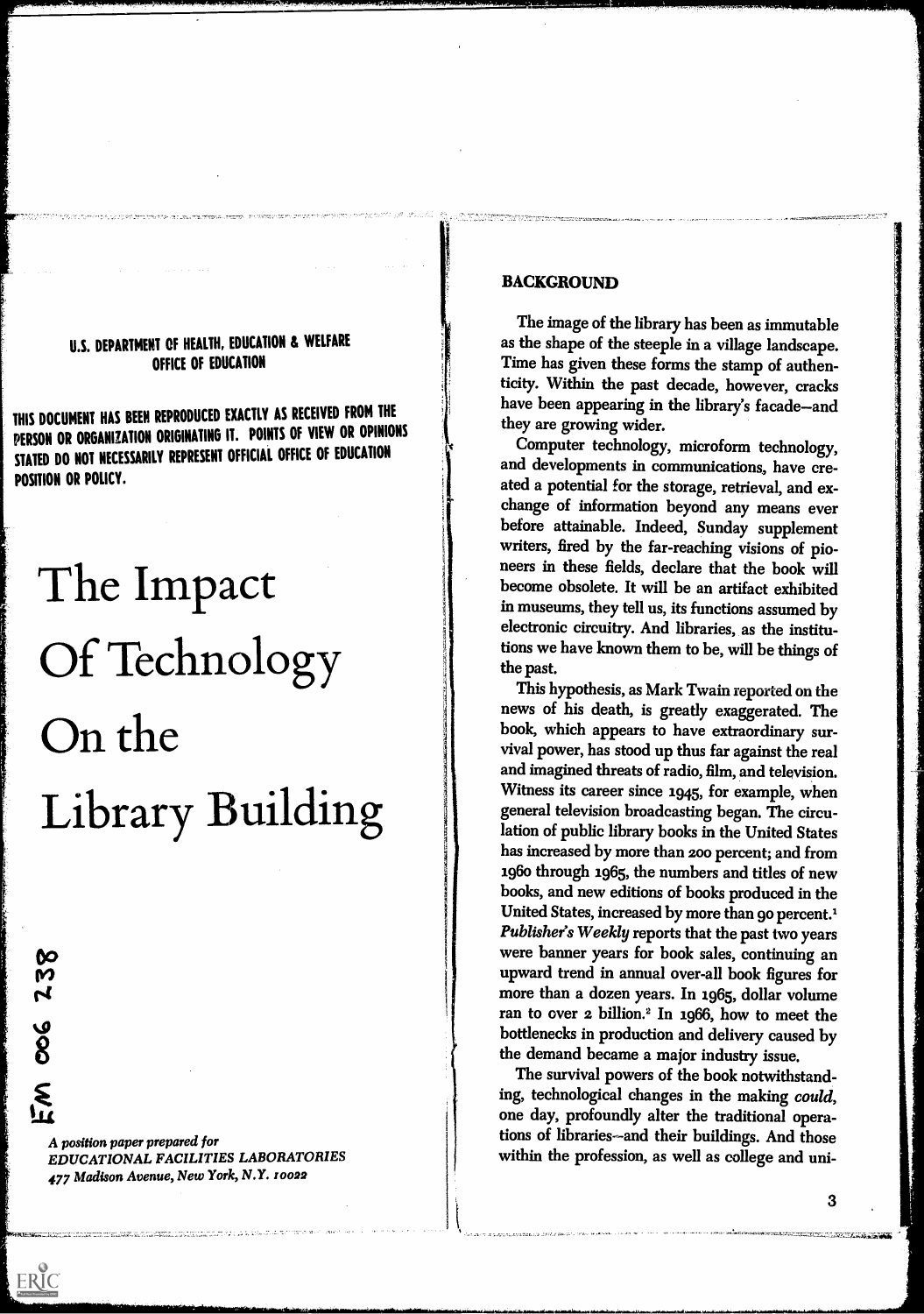versity presidents, trustees, governing boards of public libraries-all those responsible for planning library buildings and committing large funds to their construction, are concerned.

This concern is by no means a matter of resistance to change. On the contrary, library professionals are acutely aware of the dire need for new solutions to mounting library problems. Major among these is the flood of new information. Most of the nation's libraries are hard pressed for money to buy, and space to house, the torrent of books and journals pouring off presses around the world. There are 400,000 books published annually worldwide, roughly twice that of a decade ago.<sup>3</sup> In the sciences alone, where old-fashioned physics, biology, and chemistry have bred new fields like biomagnetics, macromolecular physical chemistry, and cryogenics, to name only a few, there are 35,000 separate journals published annually with over 1.5 million articles in them. The journals themselves are estimated to be growing in number at the rate of 5 to io percent a year; the literature in them doubling every 10 to 15 years.<sup>4</sup> The Library of Congress owns 54 million items. Cornell University catalogs over 85,000 titles a year. And if one considers that academic and research libraries tend to double the size of their collections every 16 to 20 years-then, in the words of mathematician J. G. Kemeny, "the cost of building, of purchasing volumes, of cataloging, and of servicing these gigantic libraries could eventually ruin our richest universities." This says nothing of the difficulties that lie in wait for the user as he approaches the card catalogs of awesome dimensions, or the reference librarian who is estimated at the present time to walk an average of eight miles a day on the job.

How to cope with it all is by itself a subject of prolific literature in the library world. Librarians themselves are the first to recognize that the solution is not simply more books, more buildings, and more librarians. What they look forward to, and need, is a change in the very concept of what a library is: that is, beyond its function as a deposi-

tory of books, the library must become a source of active information transfer. The new technologies offer the long-range hope of realizing this concept, and librarians, above all, welcome it. Through computer storage and retrieval, microforms, long-distance transmission, and the like, it may yet be possible to multiply the usability of every information unit, to transcend the physical and geographic limitations of the library building, and ultimately, perhaps, to make one's home or office in Kimberly, Idaho as fruitful a place for learning as the best public, academic, or research libraries in major centers.

But to what extent this will ever be a reality is the big question. Almost as important is the question of when.

The answers are urgent because well-planned, flexible buildings erected today can serve for 100 years; because current construction costs per square foot for library building space range from \$25 to \$40 per square foot depending on the region of the country and other variables, with total project costs running roughly a third more, including fees, furnishings, and the like; and finally, because we are in a period of intensified activity in library construction.

Increased population, greater numbers of young people going farther in higher education, federal assistance, the opening of new fields of employment, greater leisure time-and present library deficiences which are acute-are behind the building surge.

The Office of Education reports that, among public libraries, though capital outlay soared from \$12.3 million in 1956 to \$103 million in 1965, prospective capital expenditures to construct 68 million gross square feet of public library space by 1975 come to \$1.9 billion.<sup>5</sup> Still, this will not satisfy the full needs, estimated to be more than go million square feet by 1970.

For libraries in public and nonpublic schools, estimates are that more than 3.4 billion square feet of space will be necessary by 1972.

And in institutions of higher education, the in-

4

ERIC

5

ARCHELORA CHARLEY ALBANDEDATO AND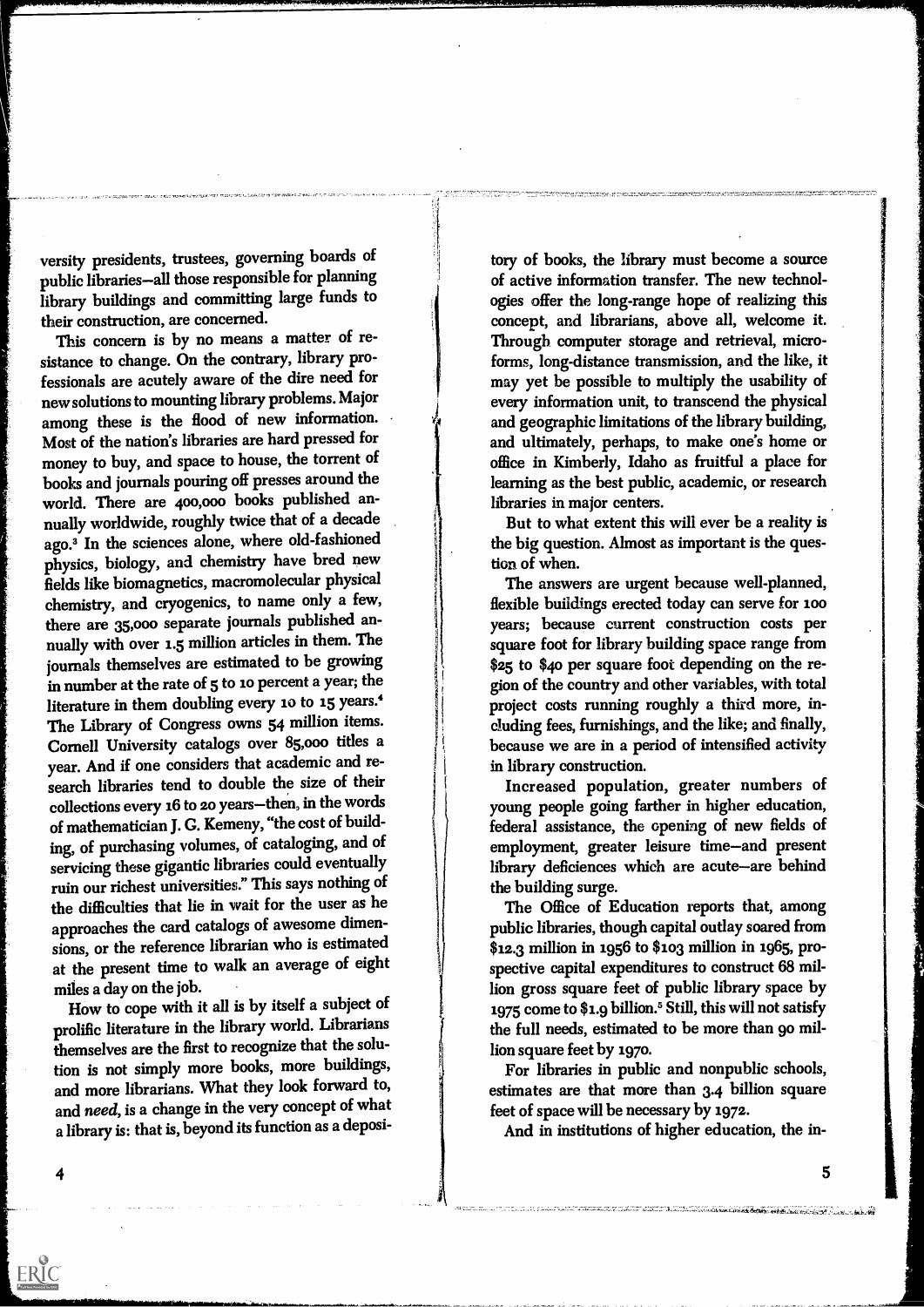dications are that more than 135 million new square feet of space will be required by the same date.<sup>6</sup> Scheduled for construction in two- and four-year colleges are 1,200 buildings to go up between 1966 and 1970. Their anticipated cost, including furniture, comes to \$2.17 billion.?

Given the magnitude of monies already committed, and the additional sums likely to be so allocated, it is little wonder that librarians are deeply concerned. If it is a fact that in the future the bulk of knowledge will be stored on magnetic tapes or greatly reduced microforms and fed into computers; that information transactions will be negotiated through terminals located at home, in the dormitory, the classroom, the office, or in service stations remote from where information is stored; and that information will be transmitted to users over long distances, then indeed it is imprudent if not illogical to plan costly structures to house nonexistent books and their readers.

The questions that hang over the heads of library planners are (a) the probability of these propositions, and (b) whether they will be true for all types of information, in all types of libraries, in small ones as well as large, (c) whether they will be economically practical or prohibitively expensive, and (d) the speed of change.

Between the myths and the realities, between the over-simplifications of the space-age writers and the arcana of the new sciences, planners are caught in a web of dilemmas.

It is not uncommon to encounter representatives of small liberal arts colleges, influenced by the space-age prose, who are afraid they have fallen behind the times because their libraries lack automated information systems. In fact, such highly sophisticated operations ar $\sim$  at present confined to a very few specialized national libraries such as the National Library of Medicine or the American Chemical Society. These deal mainly with bibliographic material, not text, and almost all of them are in some important aspects still experimental or developmental. Similar misconceptions exist in relation to automated "housekeep-

ing" processes such as circulation, acquisitions, serials control, and the like. While these chores are in fact automated in many libraries, it is at present more economical in small ones to manage them in the traditional mode. There are still other situations where new library facilities are desperately needed, but planners are sitting tight, chary of committing sizable funds to structures that may turn out to be anachronisms.

Clearly, there is a need for shared expertise and for common sense in its application. Those with responsibility for decision-making must be informed of the implications of the new technology and provided with guidelines so they can proceed with confidence that the buildings they plan today will be usable in the future. The present state of the art of library architecture, based on modular principles which allow for interior flexibility, has until now provided that confidence. We knew that such buildings, appropriately located, capable of expansion, and with provisions for the addition of electric and air-conditioning loads, could serve as well in the year 2067 as they do today.

But in the light of the unfolding possibilities for the management of information, do these principles remain sound and adequate?

To probe for viable answers, EFL arranged a symposium of experts from the relevant disciplines. Communications and information technologists, librarians, and architects ( see appended list of participants) met at EFL'S offices in New York City on June 7th and 8th, 1967. Broadly, they addressed themselves to the impact of technology on library buildings. Their task was to separate rhetoric from reality, fact from fancy. Specifically, they explored the wisdom of continuing to build libraries along traditional lines, and plumbed available knowledge for cues on how to prepare buildings to adapt to the new era.

Two days of discussion explored four principal areas of relevance: computer technology, microform technology, communications technology, and the relationship of human beings to the possible changes ahead.

6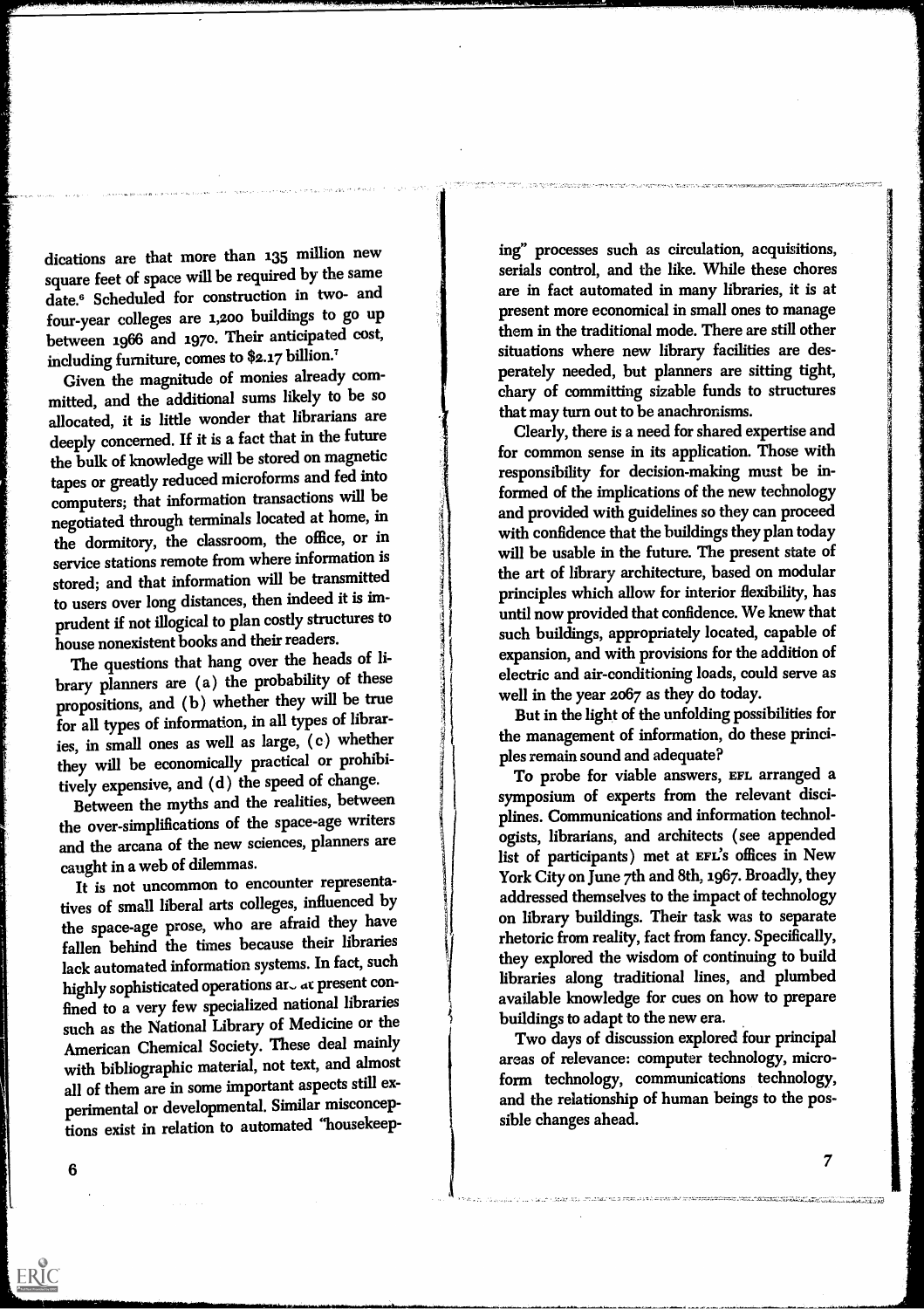Other points dealt with, in addition to those noted earlier, were the cost of envisioned programs; patterns of library use; how the library may absorb particular innovations or be absorbed by them; centralization, decentralization, and networks; the implications for space requirements, mechanical provisions, and the physical environments of buildings.

Every question could not be fully answered either for lack of time or because there are no answers at this point in time. The critical questions, however, were covered. What follows represents the consensus of views expressed concerning the impact of technology on library buildings over the next 20 years or so, beyond which period forecasts would take on aspects of pure speculation. It is EFL's hope that they will resolve for the present some of the uncertainties that beset the profession, and provide a guide to assist planners in the approach to their task.

- 1. Illinois Libraries, Vol. 48, No. 7 (September, 1966), pp 562-63, as quoted in R. J. Blakely, "The Wit to Win," ALA Bulletin, Vol. 61, No. 2 (February, 1967), p. 168.
- 2. "Statistics, News, and Trends in the Industry," Publisher's Weekly, Vol. 191, No. 5 (January 30, 1967 ), p. 46.
- 3. Figures for 1964, from Statistical Yearbook, 1965 (Paris: UNESCO, 1965).
- 4. "The Literature of Science and Technology," Encyclopedia of Science and Technology, Vol. 7 ( 1960 ed. updated in 1966; New York: McGraw-Hill, 1966), p. 542.
- 5. Nathan M. Cohen, "Public Libraries," Public Facility Needs ("State and Local Public Facility Needs and Financing," Vol. 1. Study prepared for the Subcommittee on Economic Progress of the Joint Economic Committee, Congress of the United States [Washington, D.C.: Government Printing Office, 1966] ), pp. 616-624.
- 6. Estimates of need in public, school, and college and university libraries, prepared by Henry Drennan, Acting Chief, Library Planning and Development Branch, U.S. Office of Education, 1967.
- 7. Data from unpublished report, "Projected Construction and Financing of College and University Libraries, Fall 1966 to Fall 1970," prepared for EFL by Consultants to Industry, Inc., Stanford Professional Center, Palo Alto, California, in 1967.

#### COMPUTERS

The first substantial application of the computer to library processes began in 1959, propelled by the scarcity of librarians, the rapidly soaring costs of processing books, and the increasing flood of publications. Since that time there has been a great deal of pioneering work in most areas of library operations, usually in large libraries, and with varying degrees of success. These early attempts have been to a great extent random and unrelated to each other, even competitive, with programming developed for local operations only and with scant or immature reports of results.

Four areas of library activities have been repeatedly attempted-bookkeeping operations connected with the ordering and receiving departments ( in many libraries ); the handling of catalog data for books, sometimes accompanied by book catalogs printed by computer ( such as that at the University of Toronto ); circulation control (such as that at the University of California at Los Angeles ); and information retrieval of technical data, law citations, bibliographical citations, and most ambitiously, the MEDLARS program at the National Library of Medicine. The latter results in computer production of the Index Medicus and the searching of information contained in it on demand. The Library of Congress now has under way in Project MARC a series of ambitious experiments in computerized library processes, concentrated at present on the handling of catalog data. Since the Library of Congress is pivotal, to the degree that these experiments are successful they will affect the entire library world.

Many of the results obtained to date are impressive, but conflicting claims have created confusion about the entire field of computerization in libraries. The questions facing any library interested in computerization today are-Should we computerize, when, and why? What should we computerize? What are the costs involved, and should we accept them? What relation will local computerization have to regional or national com-

.<br>The third the therm home result the states contribution of the states and the state that the contribution of th

8

9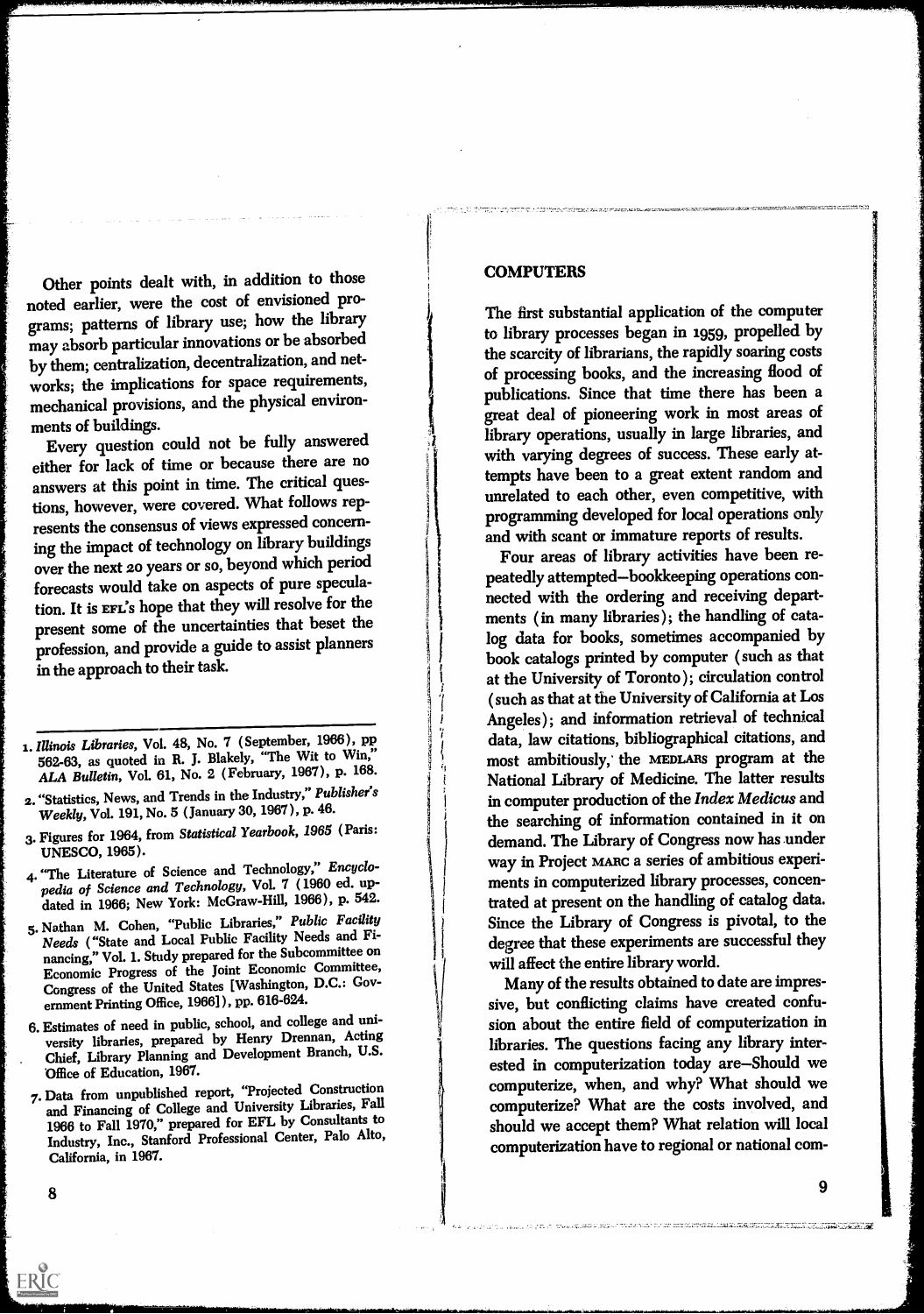puter projects, such as those of the Library of Congress? What information about library computerization can we depend on?

The course of computer development and use within the library over the next 20 years is likely to proceed as follows.

Its first general impact will be in the area of housekeeping chores-order records and reports, fiscal control, circulation systems, etc. Application of the computer to bookkeeping operations, such as buying and receiving, is the easiest to accomplish. Moreover, it is the area in which considerable experience in many libraries to date indicates clear cost advantages in large operations.

The second field of general application-and impact-will be the computerization of the library card catalog. Some aspects of this are now technologically feasible. The promise is that this will extend greatly the usefulness of information contained in the present card catalog. Its advantages lie in its accessibility to users beyond the library, in permitting the interchange of catalog information between libraries, and in mobility within the library itself for checking holdings, changing location records, and the like. While the conversion of any library operation to automation must be undertaken with the greatest care and planning because of the very large costs involved, this is especially so with regard to computerization of the card catalog.

Totally aside from costs, there are technological and intellectual problems of the greatest magnitude to be overcome before computerized catalogs will be generally usable. Direct access files of larger storage capacity than presently available in computer systems will be required to. store the catalogs of great research libraries. The capability of simultaneous consultation of the catalog by very large numbers of users must be expanded ( the present limit is about 30 ). Problems of what terms and how many to use in describing catalog information must be resolved. Programs to retrieve only the materials specifically required by a user must be developed. But, despite these problems, it is expected that within io to zo years, the use of computerized catalogs will be widespread.

When dealing with the storage and retrieval of text, equally formidable problems exist. Data or factual evidence of small unit size is easily manipulable by the computer, but much more complex bodies of thought or of knowledge are not. As of the present, it would appear that most of the literature in the humanities and social sciences will remain primarily useful in book form. There is no signal advantage in converting Plato's dialogues to machine readable form and retrieving them or juxtaposing them by the computer. It is therefore economically senseless to attempt a massive conversion of existing library books to machine readable form, since the advantages of doing so are minimal in many subject fields, and the costs enormous. The change to computer storage of full texts, when it comes, will be evolutionary, not revolutionary, and it is unlikely that the library as a repository of books will be replaced in the near future by a computer in the basement consulted by remote consoles.

The first phase of development in information retrieval will use the computer to store and retrieve highly used specialized data, probably in nonalphabetical languages, in the physical and life sciences-as is now being done on a limited scale. Sometime later, perhaps within io years, the texts of some highly used materials selected from current science and non-science publications will be originally published in computerized form. But for the next zo years or more, the great bulk of publication will be in conventional print form, with a gradual increase in the production of microform texts. Retrospective conversion of texts to machine readable form is not expected to any great degree for a very long time in the future. Therefore, the bulk of a scholar's negotiations in a library will be with books even 30 years from now.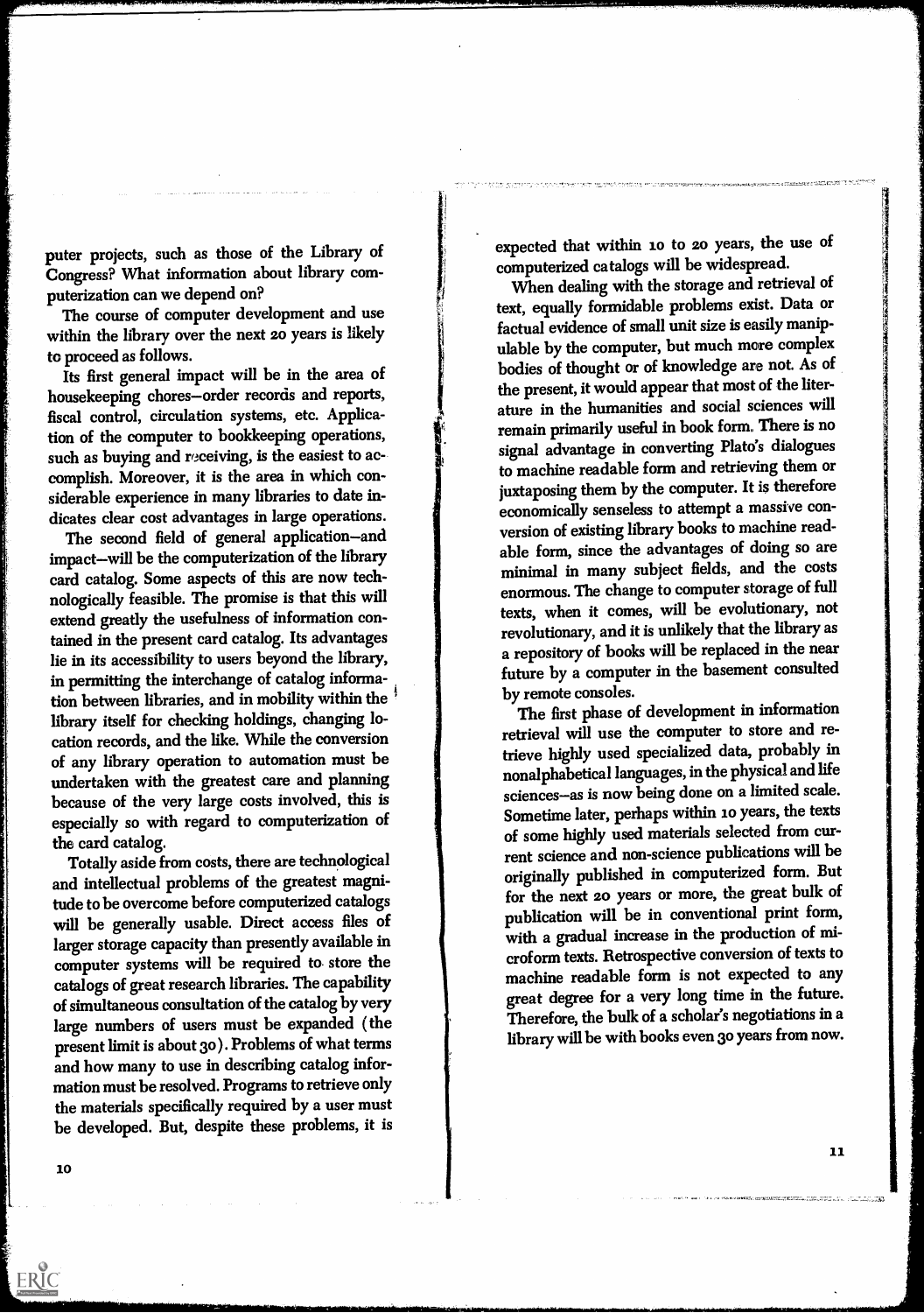#### MICROFORMS

The vision of carrying the Library of Congress around, in miniaturized form, in a shoebox, has long been held-and in a smaller way, projected and abandoned at Wake Forest College.

The use of microfilm to preserve deteriorating material, to reduce the size of bulky materials such as newspapers, and to facilitate transfer of texts from one library to another, dates back to about 1935. The microfilm was soon joined by the microcard, heralded as a great space saver for research collections. For about 20 years, the principal use of microforms in libraries was to store the texts of newspapers and periodicals to save space ( and to preserve the text ). With the proliferation of printed material, especially of technical reports, in the fifties, pressures for space generated many new types of microforms and experiments to reduce their size. One of the latest of these is that recently announced by the National Cash Register Company, which has succeeded in writing a two-micron line width ( a size equal to about half the width of a red blood cell) with a laser beam. In terms of storage, this means that io,000 pages could be recorded on an area the size of one page. The distribution by the government of NASA and Atomic Energy Commission reports in microfiche added further impetus to the microform world. And recently, there have been repeated attempts to adapt microforms to computer systems for automatic retrieval of documents.

At present, the usefulness of microform technology is minimized by the fragmented nature of the industry. This has resulted in a lack of standardization in the production of microforms. The past few years have seen a rapid multiplication in the kinds and shapes of microforms which are not compatible, have little or no relationship to each other, and are in fact mutually exclusive. Advances in use will depend on standardization of a reasonably restricted number of kinds of microforms, and on the production of a system of machines interrelated so that their output can be automatically converted, quickly and cheaply, from one form to another. It must be possible to convert from micro to micro, micro to large, and large to large, producing retention copies of such quality that copies of the copies can be made with no deterioration of the image. In addition, and most important, there must be equipment for consulting microforms that is inexpensive, easy to use, and that has excellent legibility.

-

These developments do not seem likely to occur in the near future. Progress in the field is slow since there is no single firm in the industry that plays a dominant role in setting the pace for all of the others, as was the case with IBM in the computer field.

In the view of the participants, the long-range effect of microfilm technology on the book and library building will be greater than that of the computer. In the short run, i.e. the next 20 years or so, while the use of microforms will gradually increase, they will not replace the book in a significant way.

#### COMMUNICATIONS

Facsimile transmission o f text over long distances holds enormous implica tions for the library world. Contained within it is the potential solution to the problems of duplication, unmanageable growth, and rapid access.

While it has been possible since the advent of television to transmit images of text over long distances, the imperm anence of the image makes this unsatisfactory fo r library use. The recent development of machin es for facsimile transmissionwhich print out text at the receiving end has added a new dimensi on to communications technology. And there ar e now experimental projects under way which substitute the transmission of text for interlibrary loan: one between the campus of the the state of  $\mathbb{R}^n$ Universit y of California at Berkeley and the University's Davis campus; the other among libraries in New York State.

12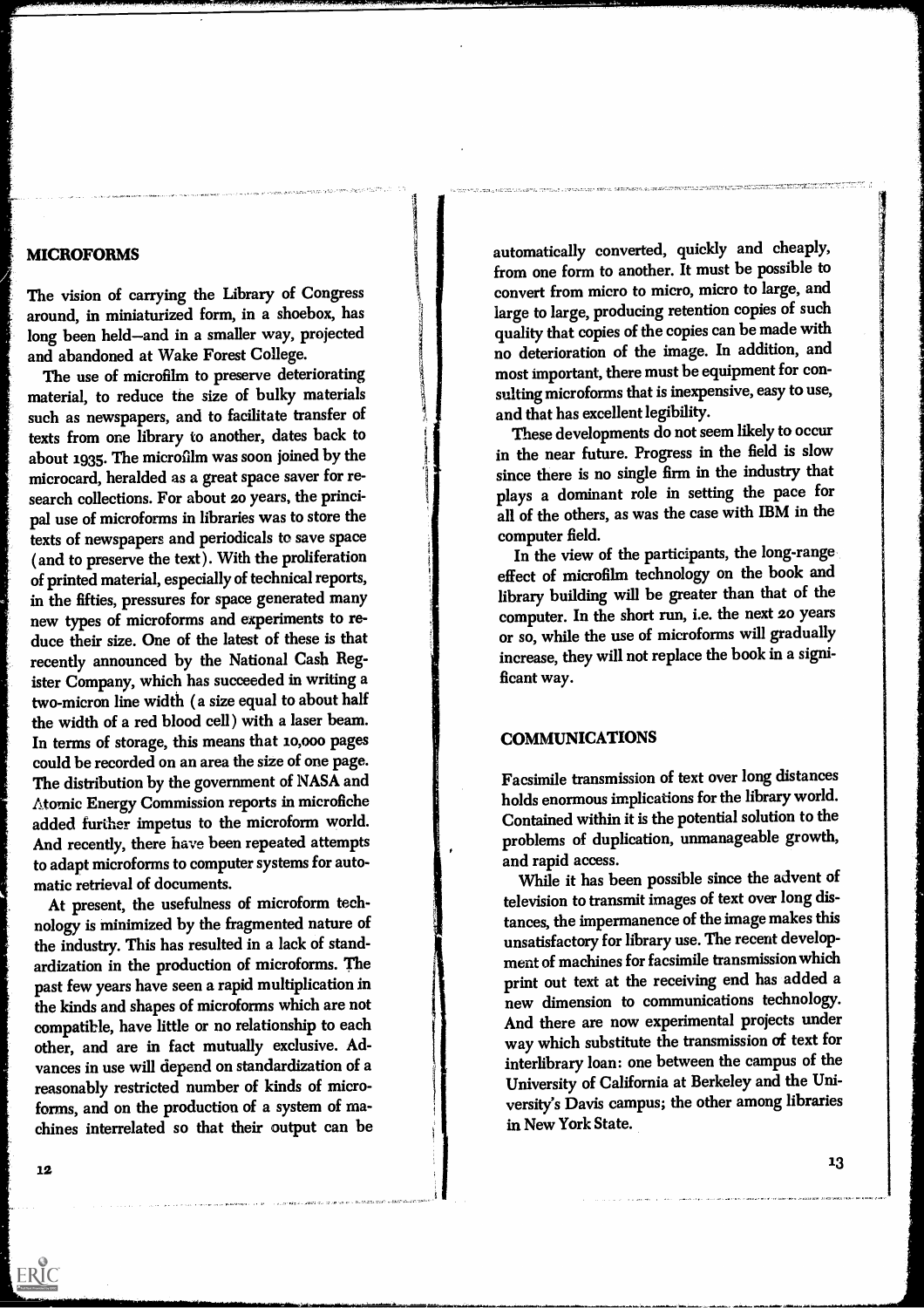Facsimiles of text printed at the receiving end are transmitted by conventional telephone cables or microwave stations. Since this requires a broad band transmission channel, the line costs are very high. The costs of microwave transmission are still, higher. Even more restrictive is the lack, at present, of a national switching system that would allow rental of a broad band channel for a few minutes of time to any geographic location, which interlibrary transmission requires. And even if educational communication satellites were available today to facilitate transmission, the lack of an adequate switching system on a national scale would prevent facsimile transmission of text from becoming a common means of information exchange for libraries.

Eventually, a common carrier network, equipped with adequate switching, is likely to be set up to accommodate such developments as the PIcrunE-PHONE and the transmission of data between computers. If this develops, the system would serve well for library needs.

Such a common carrier network is within the present technology, but the economic basis of the service has yet to be established. Initially, the service may be too expensive for libraries. Also, such a network cannot be suddenly created but must grow over a period of years.

Regional, national, and special purpose libraries will become increasingly important. To be effective, adequate communications must make these centralized facilities available over a wide geographic area. An initial arrangement practical with present communications, consists of published or microform catalogs plus distribution of the documents by mail. ( Witness MEDLARS, for example, the most sophisticated computerized retrieval system, which now sends the results of its bibliographic retrieval by mail.) The catalogs could be widely distributed and enable remote users to locate documents which they would then receive in a day or two. As a broad band network develops, fast electrical transmission of both bibliographic and textual material will gradually evolve to replace mail service. The time scale will depend very much on the particular region. Big cities like New York, Boston, Washington, Chicago, Denver, San Francisco, and Los Angeles may be firmly interconnected within 5 years, but it may take 3o to 4o years to reach Peru, Nebraska.

When it materializes, the use of facsimile text transmission between libraries may be economically practical. It would be unwise, however, for the next generation of libraries to depend on its general. availability. It would appear at present that, while bibliographic citations will be exchanged electronically, in the face of competition from more conventional and vastly cheaper forms of haulage like trucking and mailing, facsimile transmission of books and documents will be restricted for a long time.

Pertinent too, is the matter of copyright ownership of text and other intellectual products, as applied to electronically stored and transmitted materials as well as to all forms of photoduplication. Legislation pending in Congress acknowledges the need to extend copyright protection from the traditional to the new formats. The problem is not one that lends itself to easy solution, however, and until viable arrangements are evolved, this will pose a barrier to realizing the potential of the new technologies.

With regard to the implications for buildings, since facsimile text transmission is simply a newer and better form of interlibrary loan, it would have no significant effect on the interiors of library buildings. It would, however, slow down the rate of expansion since research materials easily obtainable from regional and national resource centers would not need to be bought for local storage.

# IMPLICATIONS FOR BUILDINGS

Computers: Even if a library were completely computerized, there would be no necessity to locate the central computer equipment within the library building. If local considerations should

14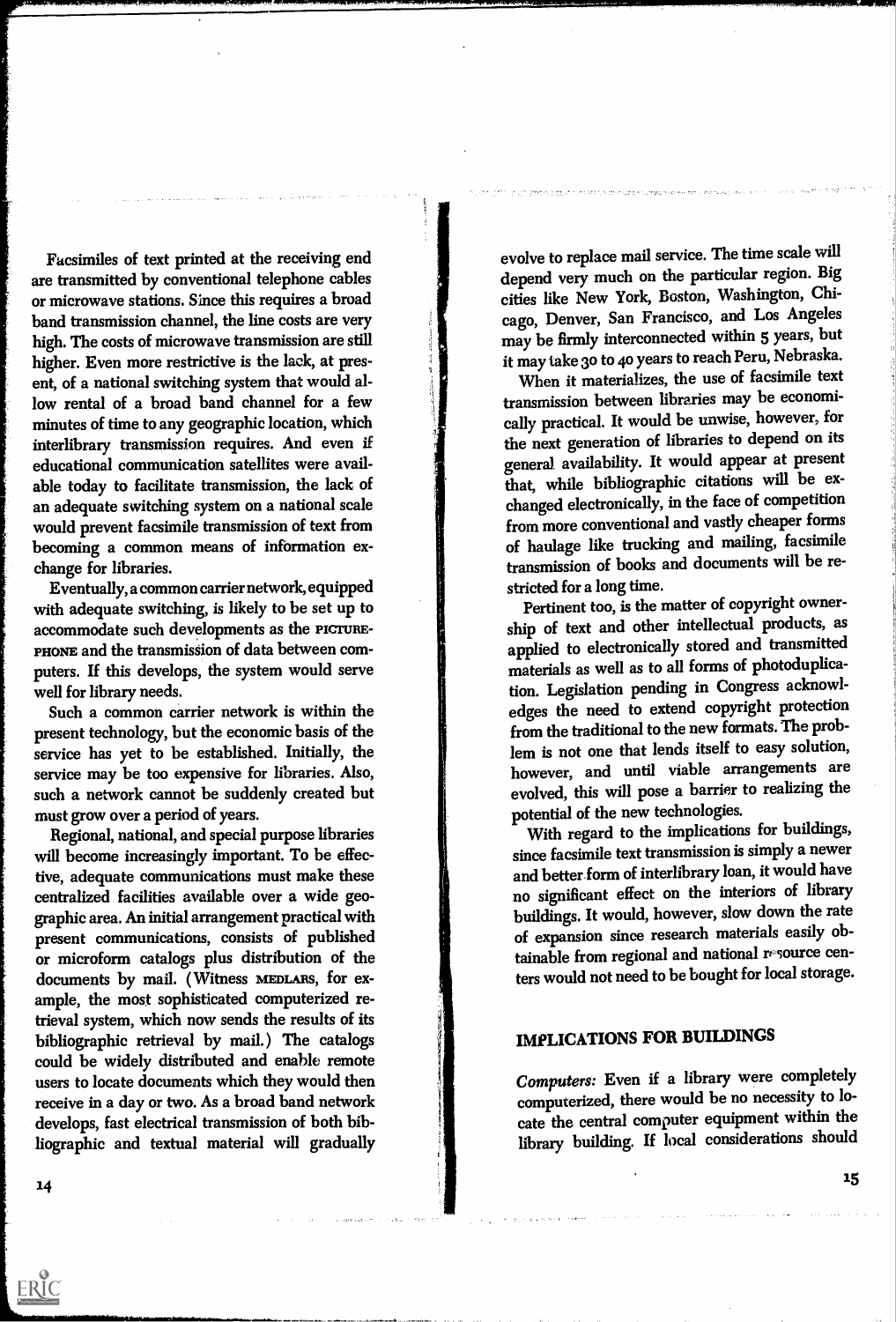make it desirable, however, a total of some 2,000 square feet apportioned as follows, along with the environmental conditions described, would provide the needs for a library of a million volumes.

1. The central processing room: This does not need to be large since the processing needs of even a large research library are well within the capacity of quite small computers ( in terms both of physical size and of processing speed). A thousand square feet is adequate, but the space should be planned to accommodate a progression of facilities. ( That is to say, a library might opt initially for a punch card installation or a small-scale computer, and would use this facility for certain clerical functions for two or three years. At that time it might decide to employ a machine of larger capacity. Some years after that, it might decide to incorporate on-line processing in the facility, and then, at a later date, establish on-line connection to a much larger utility computer located elsewhere-such as in the computer center of the university or a commercial computer utility which may possibly be in existence by 1980. )

The central processing room should be located away from all reading areas and acoustically controlled to contain the noises produced by the machines. It should have a double floor, with a onefoot space below the standing floor to carry computer cables. Also, a separate air-conditioning system to hold the temperature at 75°F. and relative humidity at 5o percent. ( This has particular significance for the magnetic tapes which tend to change their operating characteristics under excessively low or high temperatures.) There should be a continuous recorder for both temperature and humidity, with an alarm set to indicate dangerous variations of either, and a cut-off for the air-conditioning system located within the room. It should have the best possible filtration system to remove dust from the air, such as a pad filter backed by high efficiency bag strainers rated at 95 percent. Dust control is necessary, again, primarily because of its effect upon the reliability of magnetic reading and recording systems. Power

requirements will depend on the machines used, but a typical load is 2oKVA at 175 amps. Because a stable power source is essential, surges must be controlled to within 5 to 10 percent. A continuous voltage recorder should be provided, again with an alarm set to indicate dangerous variations and a cut-off for the power located within the room.

For connection to peripheral terminal units throughout the building, there must be a flexible system of electrical conduits both vertically between floors and horizontally on each floor. Likely locations for terminals are the catalog, acquisitions, circulation, and serials departments, and the card catalog itself. Any terminals that involve cardhandling or typewriter equipment will make noise, and provisions must be made to control it. There must also be provisions for running cables out of the building from both the computer processing room and the peripheral terminals, to reach a larger computer facility for special or rapid processing--or, in the remote future, to tie into computer networks.

2. Ancillary spaces required, are these: Two offices convenient to the central processing room. One, for the computer director, operators, and programmers, should allow i5o square feet per person; the other, for key-punch operators, 75 square feet per person. Immediately adjacent to the processing room should be two additional rooms of loo square feet each; one for mechanized storage forms such as punched cards, tapes, etc., the other for spare parts and testing equipment. Finally, storage of cards, forms, and other supplies should be provided in still another room of about 200 square feet near the processing center. The entire complex of rooms should be provided with the same atmospheric conditions as the central processing room itself.\*

Seating: The impact of technology on seating in academic libraries is likely to be slight. With an

16

ERIC

Architects recommend that computer manufacturers be consulted in the programming and planning of these spaces, as well as in the mechanical and electrical requirements necessary in each situation.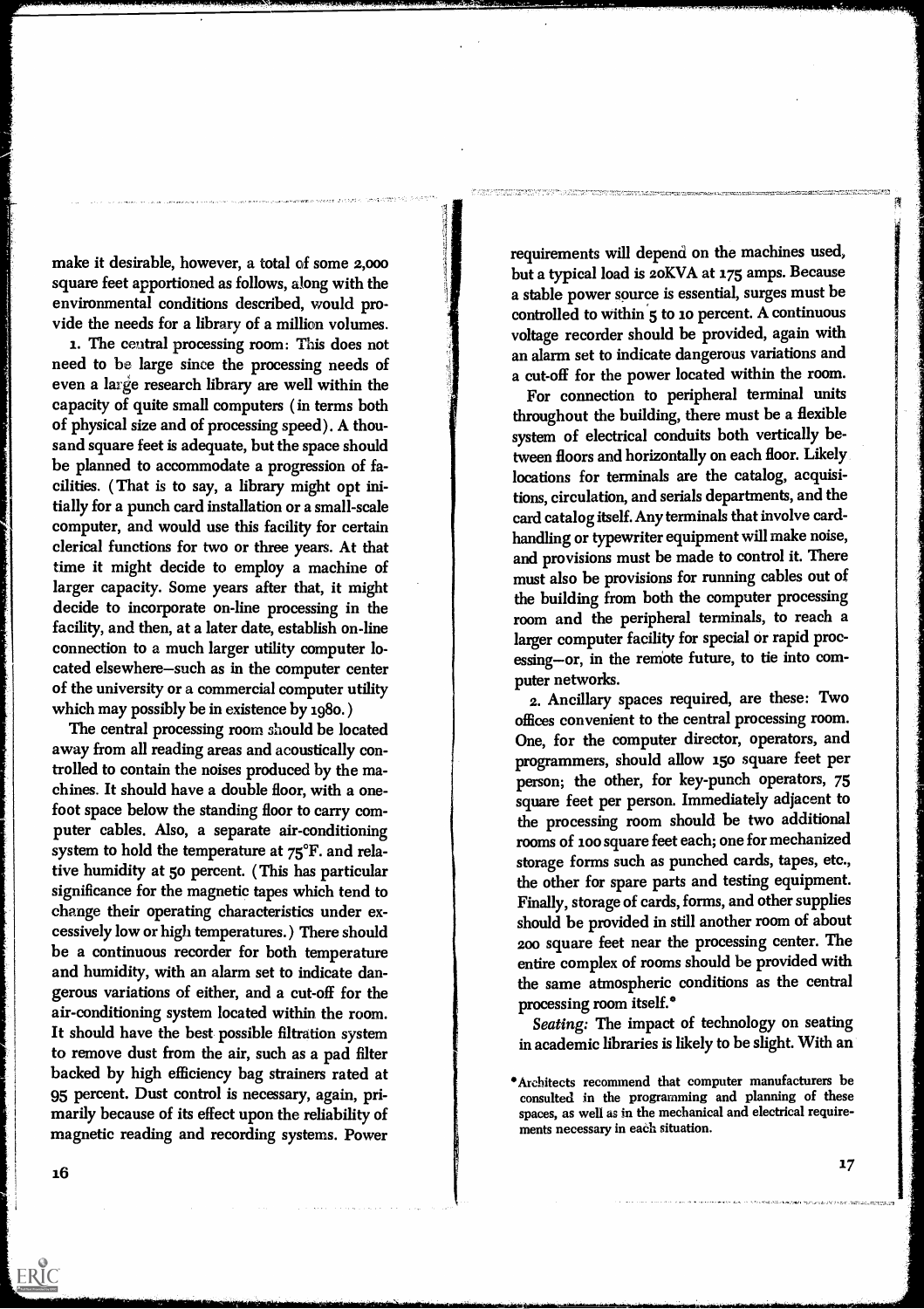increase in the use of electronic carrels, dial retrieval, computerized retrieval of texts, and teaching machines, the formula for square footage allowed per reader will have to increase. Even with a great increase in the ability to receive information from remote sources, the dormitory room is not likely to replace the library. The present surge of students to the library for concentrated, disciplined study, especially at times of academic pressure, is not likely to be rendered less by technology, and will probably increase. Demand for seating in the science sections may diminish, however, since that class of information will be most heavily computer-stored and retrievable in laboratories, offices, and points on the campus remote from the library. The more that technology facilitates access to information, the more will information and libraries be used, which will tend to increase, not reduce, library workloads and the size of library facilities.

The Card Catalog: Changes in the card catalog will generate physical objects to take its placemultiple copies of book catalogs or many consoles. Great change in the form of the catalog would not involve much change in planning a library building at this time.

Shelving: Modification or redesign of shelving now provided for books will be necessary to hold forms of information of smaller unit size than books, i.e., microforms, magnetic tapes, etc. The smaller unit size will not reduce total space requirements, however. As microforms become easier to use-as they must if they are to replace books to any significant degree-the very ease of their use will then accelerate their purchase. Together with the installation of machines for their retrieval, the result will be a shift in space or even an expansion of space requirements. Since shelving will have to be moved, the preferred practice of using free standing stacks will be even more important in the future.

While a library built today is not condemned to early obsolescence by the new technology, the changes in store do place a greater premium than ever on planning buildings to be adaptable. The column system should be coordinated with the lighting layout, and with stack and furniture modules, so that shifts between seating and shelving are easy to make, and rearrangements of partitioning inexpensive. Perimeter and underfloor ducts should be provided large enough and in sufficient numbers to allow access to cables and electrical wiring at unpredictable locations on the floor, and to run easily from one floor to another. Air-conditioning shafts throughout the building should be oversized to provide room for additions to the airconditioning system.

It is also important to avoid illumination levels above 70-80 footcandles, maintained, which tend to bleach out the image on computer display terminals, television screens, microfiche projectors, and other rear-screen projection equipment. Indeed, it will be necessary to lower the light intensities in areas of the library as they become occupied by these machines.

In sum, it is the consensus of those who participated in the conference that for at least the next 20 years the book will remain an irreplaceable medium of information. The bulk of library negotiations will continue to be with books-although the science and technology sections will gradually shrink. Remote retrieval of full texts in large amounts over long distances will not be generally feasible, and the continued use of a central library building will still be necessary.

It follows, therefore, that library planners can proceed at this time with confidence that technological developments in the foreseeable future will not alter radically the way libraries are used. In planning library buildings today, we should start with the library as the institution we now know it to be. Any departures in the future should be made from this firm base.

To be sure, technology will modify library buildings. But the changes will involve trade-offs in space and demands for additional space, rather

ERIC